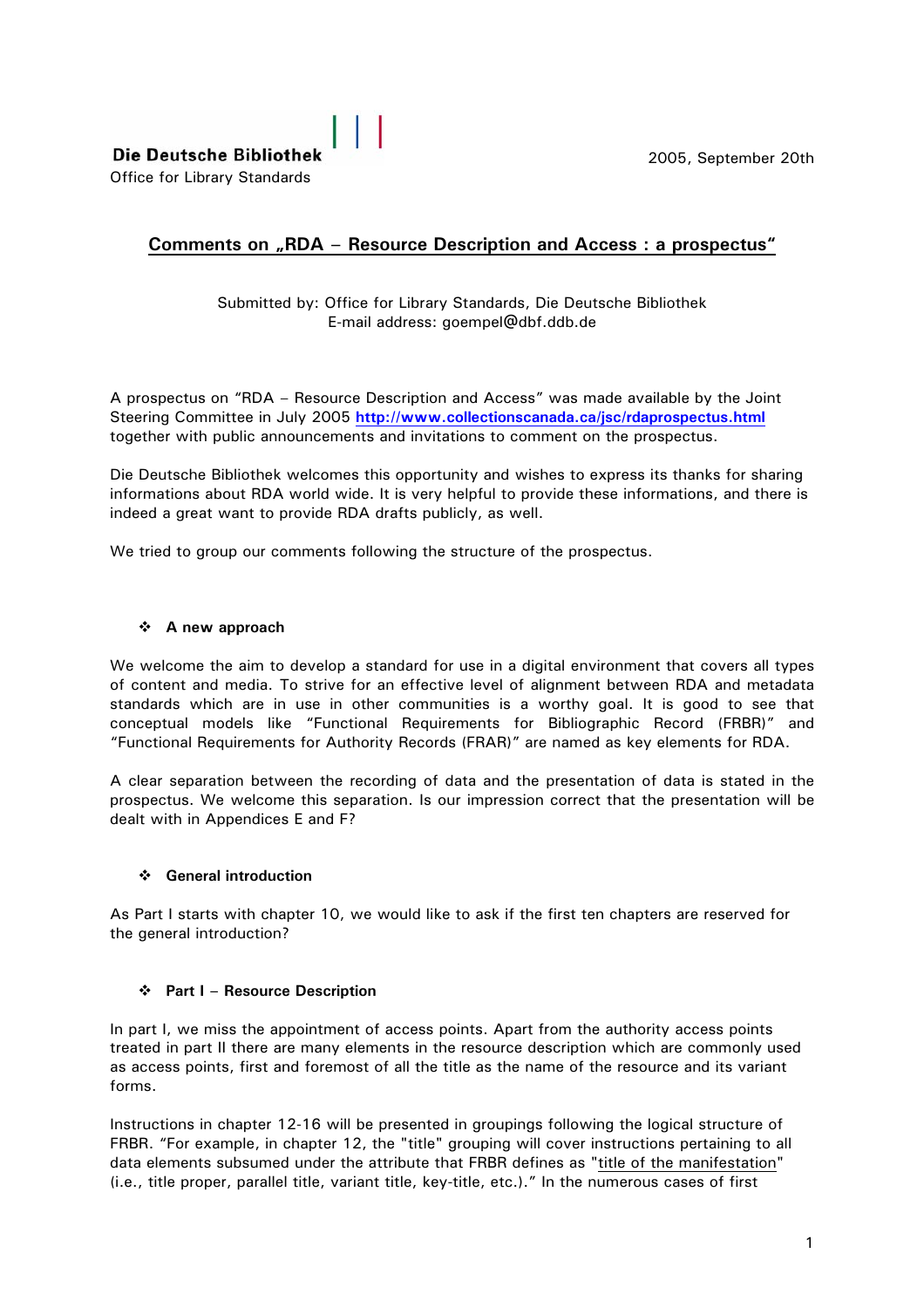editions the title of the item in hand is coevally the title of the work, a fact we think to be worthwile to be noted.

Chapter 13 will deal with "Technical description", chapter 14 with "Content description". We wonder if the sequence should not be changed by giving content before technical description in order to mirror the sequence used in FRBR.

The name "Resource Description and Access" does not only imply descriptive cataloguing purposes, but subject cataloguing purposes, as well. Will subject cataloguing be incorporated into RDA?

# **Part II – Relationships**

Chapter 22 which will give instructions on choosing the primary access point is certainly associated with Chapter 36 "Citations for works" (part III). In Germany we had discussions in the recent years to give up the main entry principle which was regarded to be dispensable in an online environment where the type of relationship between the resource and other entities can be shown explicitly. Instead of defining a primary access point, the need for a definition of a "citation title" was seen, but efforts to realize this until now do not seem to be sufficient. So this is a very interesting topic in our opinion!

Both chapter 23 "Citations for related works, etc." (part II) and chapter 36 "Citations for works, etc." (part III) deal with citations. Will it be possible to give stipulations for citations for related works *before* stipulations for works are given?

The name "Resource Description and Access" does not only imply descriptive cataloguing purposes, but subject cataloguing purposes, as well. Will subject cataloguing be incorporated into RDA - or at least addressed in the context of authority control?

# **Part III – Access Point Control**

The prospectus speaks of access point control. Does this mean that part III will provide guidelines not only for authority control but also for the control of other access points in the bibliographic description? We would welcome the approach to give guidance for further access points.

What is meant by "31.3 Levels of access point control"? Should all access points be controlled access points? This led us further to the question if Part I does also include elements with controlled vocabulary.

In our opinion, authority control should be treated separately from the control of minor access points. We see two aspects in authority control: First to access the resource in hand to the right authority (this it has in common with the control of controlled vocabulary access points), second to describe the authority entity and embed it into the authority network by recording and controlling the relationships to other entities. We would love to see the term "authority record" or "authority entity" mentioned, as a term for the data unit representing and describing the entities related to the resource in hand. There should be guidelines given - following the FRAR and FRBR concepts - how to record the relationships and describing elements of the authority entities.

In which context do you refer to "references"? "References" are given in chapter 31.7 "References" and in subsequent chapters 32.10, 33.3, 34.8, 35.3, 36.10. for names of persons, families, corporate bodies, places, titles and citations for works. Does this imply that all forms of variant titles and names will be part of authority records in the future? In the authority context the term "reference" seems to us obsolete. Or asked the other way round: Do you think of them as a part of the description or as a part of the authority work?